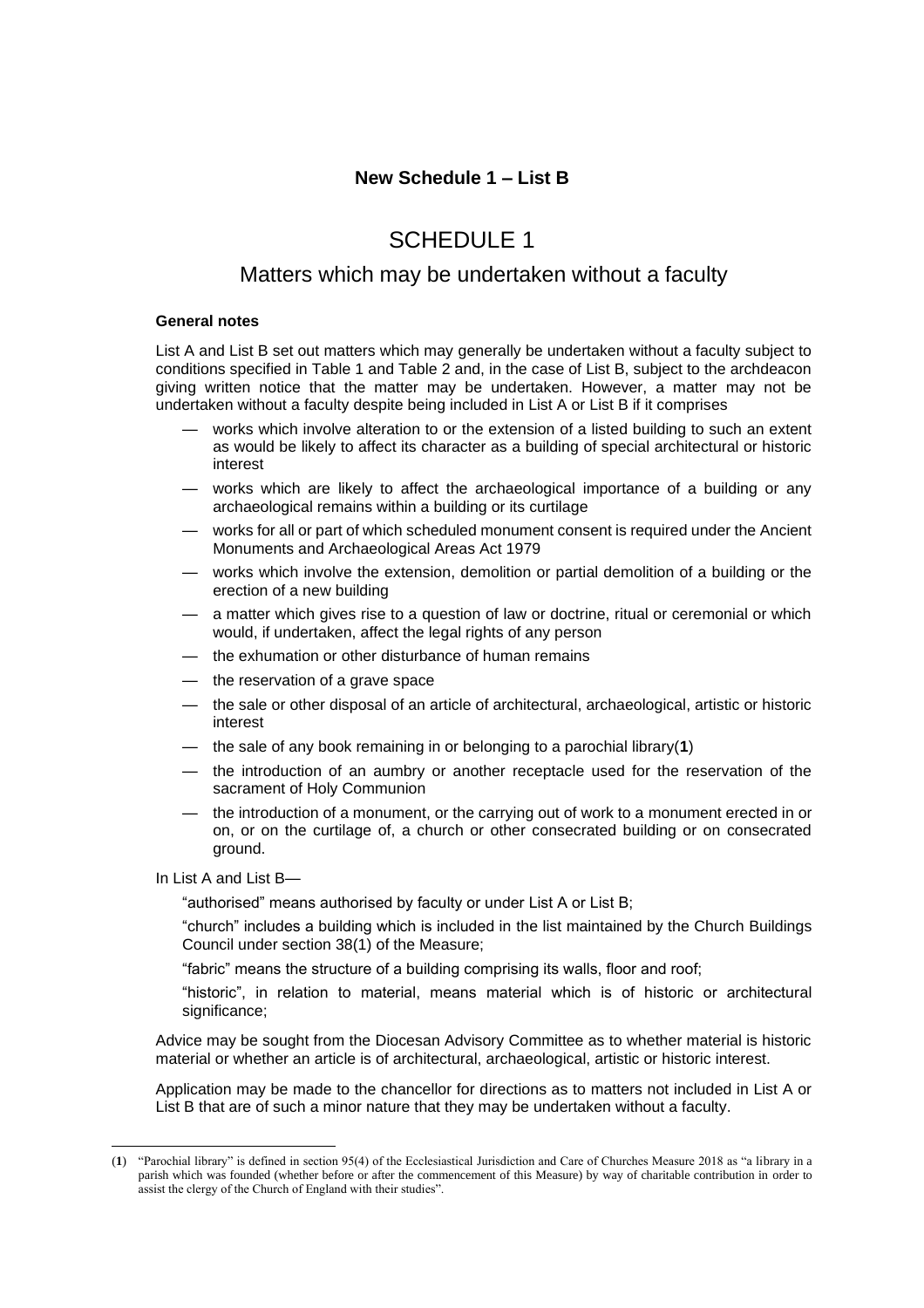### **Table 2**

### **List B – Matters which may be undertaken without a faculty subject to consultation etc.**

This table prescribes matters which may, subject to any specified conditions, be undertaken without a faculty if the archdeacon has been consulted on the proposal to undertake the matter and has given notice in writing that the matter may be undertaken without a faculty. The archdeacon may impose additional conditions in the written notice.

See the general notes as to matters which may not be undertaken without a faculty despite being included in List B

| <b>Matter</b>                                                                                                                         | Specified conditions                                                                                                                                                                                                    |
|---------------------------------------------------------------------------------------------------------------------------------------|-------------------------------------------------------------------------------------------------------------------------------------------------------------------------------------------------------------------------|
| <b>B1. Church building etc.</b>                                                                                                       |                                                                                                                                                                                                                         |
| (1) Works of repair affecting the fabric or<br>historic material                                                                      | The repair does not introduce material of<br>a type that does not already form part of<br>the fabric or historic material that is to be<br>repaired                                                                     |
|                                                                                                                                       | The repair does not involve the substantial<br>replacement of a major part of the fabric<br>or of historic material                                                                                                     |
|                                                                                                                                       | Details of any materials to be used are<br>submitted to the archdeacon when the<br>archdeacon is consulted on the proposal<br>to undertake the matter                                                                   |
|                                                                                                                                       | The works do not involve any new<br>disturbance below ground level                                                                                                                                                      |
|                                                                                                                                       | The parochial church council's insurers<br>are notified if external scaffolding is to be<br>erected                                                                                                                     |
| (2) The installation of a wall offertory box                                                                                          | The installation does not affect historic<br>fabric                                                                                                                                                                     |
| (3) Works of external or internal<br>redecoration (other than to areas of<br>historic wall painting, even if already<br>painted over) | Details of materials and colours are<br>submitted to the archdeacon when the<br>archdeacon is consulted on the proposal<br>to undertake the matter                                                                      |
|                                                                                                                                       | The overall appearance of the building is<br>not changed                                                                                                                                                                |
|                                                                                                                                       | The parochial church council's insurers<br>are notified if external scaffolding is to be<br>erected                                                                                                                     |
| (4) The treatment of timber against beetle<br>or fungal activity where the church is a<br>listed building                             | The works do not involve the replacement<br>of timber                                                                                                                                                                   |
| (5) The replacement of a boiler in the<br>same location utilising a different fuel<br>supply or pipe runs                             | Any work to a gas fitting is carried out by a<br>person who is registered on the Gas Safe<br>Register (or is a member of another class<br>of persons approved by the Health and<br>Safety Executive for the purposes of |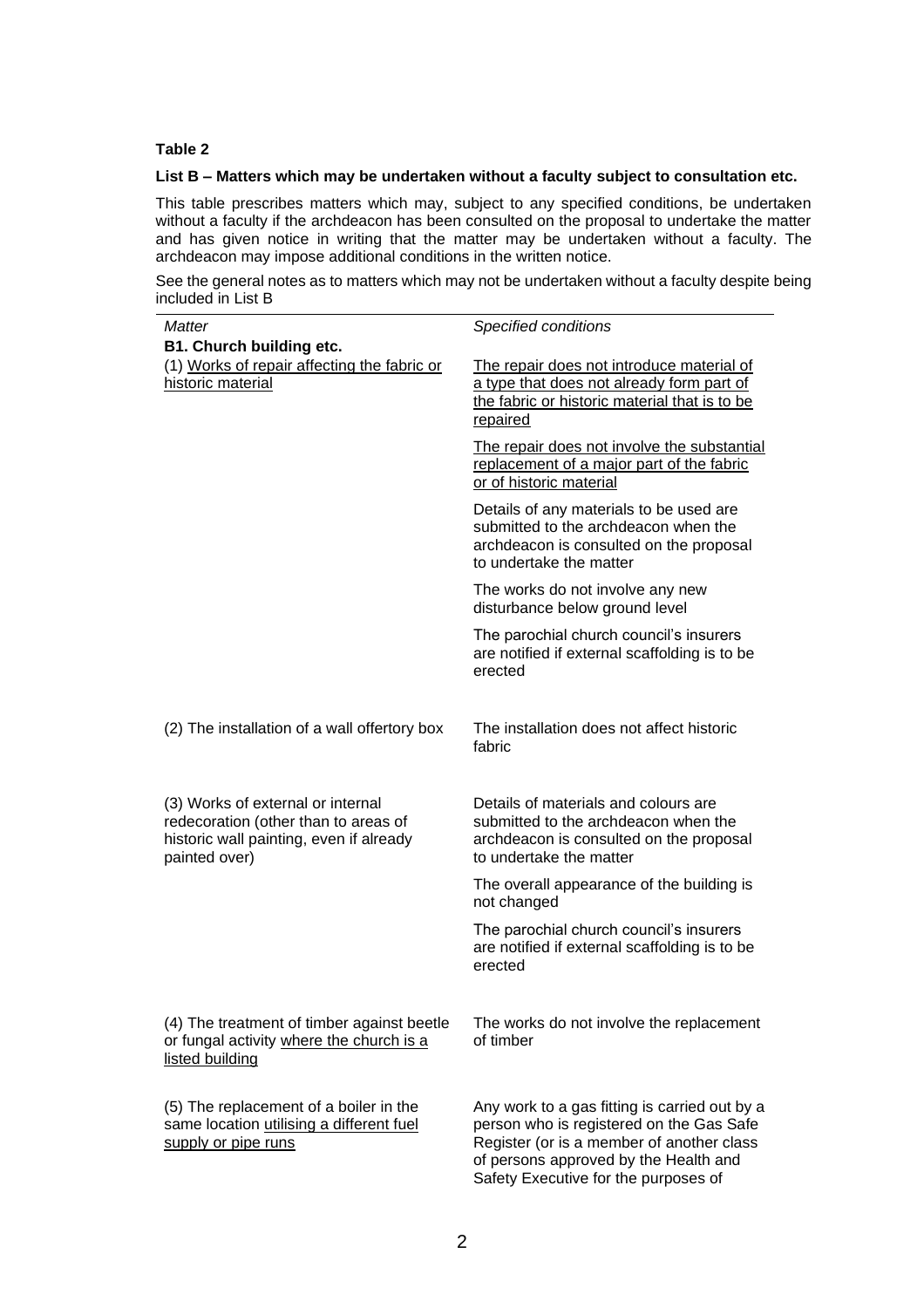| (See matter A1(7) in List A for<br>replacement using existing fuel supply<br>and pipe runs)                   | Regulation 3(3) of the Gas Safety<br>(Installation and Use) Regulations 1998                                                                                                                                 |
|---------------------------------------------------------------------------------------------------------------|--------------------------------------------------------------------------------------------------------------------------------------------------------------------------------------------------------------|
|                                                                                                               | The parochial church council's insurers<br>are notified of the proposals                                                                                                                                     |
| (6) The like for like replacement of roof<br>lead or other material covering the roof of<br>a listed building | The original introduction of the material<br>being replaced was authorised                                                                                                                                   |
|                                                                                                               | The parochial church council's insurers<br>are notified of the proposals                                                                                                                                     |
| (7) The installation of lighting and safety<br>equipment                                                      | The lighting or other equipment-                                                                                                                                                                             |
|                                                                                                               | is installed only in a part of the<br>u<br>church (such as a tower or crypt)<br>that is not normally visible to the<br>public, or                                                                            |
|                                                                                                               | when installed will not be visible<br>$\mathbf{L}$<br>from ground level                                                                                                                                      |
|                                                                                                               | Any work to an electrical installation or<br>electrical equipment is carried out by a<br>person whose work is subject to an<br>accredited certification scheme (as<br>defined in rule 3.1(6))                |
|                                                                                                               | The installation will not affect any graves<br>or vaults                                                                                                                                                     |
|                                                                                                               | The parochial church council's insurers<br>are notified of the proposals                                                                                                                                     |
| (8) The extension of an existing lighting<br>system                                                           | Any work to an electrical installation or<br>electrical equipment is carried out by a<br>person whose work is subject to an<br>accredited certification scheme (as<br>defined in rule 3.1(6))                |
|                                                                                                               | The parochial church council's insurers<br>are notified of the proposals                                                                                                                                     |
| (9) The installation of a lightning<br>conductor                                                              | The parochial church council's insurers<br>are notified of the proposals                                                                                                                                     |
|                                                                                                               | The parochial church council is satisfied<br>that the person who is to undertake the<br>work has the necessary skill and<br>experience                                                                       |
| (10) The installation of closed circuit<br>television for security purposes                                   | Details of cameras and other equipment,<br>their proposed location and the location of<br>any cable runs are submitted to the<br>archdeacon when the archdeacon is<br>consulted on the proposal to undertake |

the matter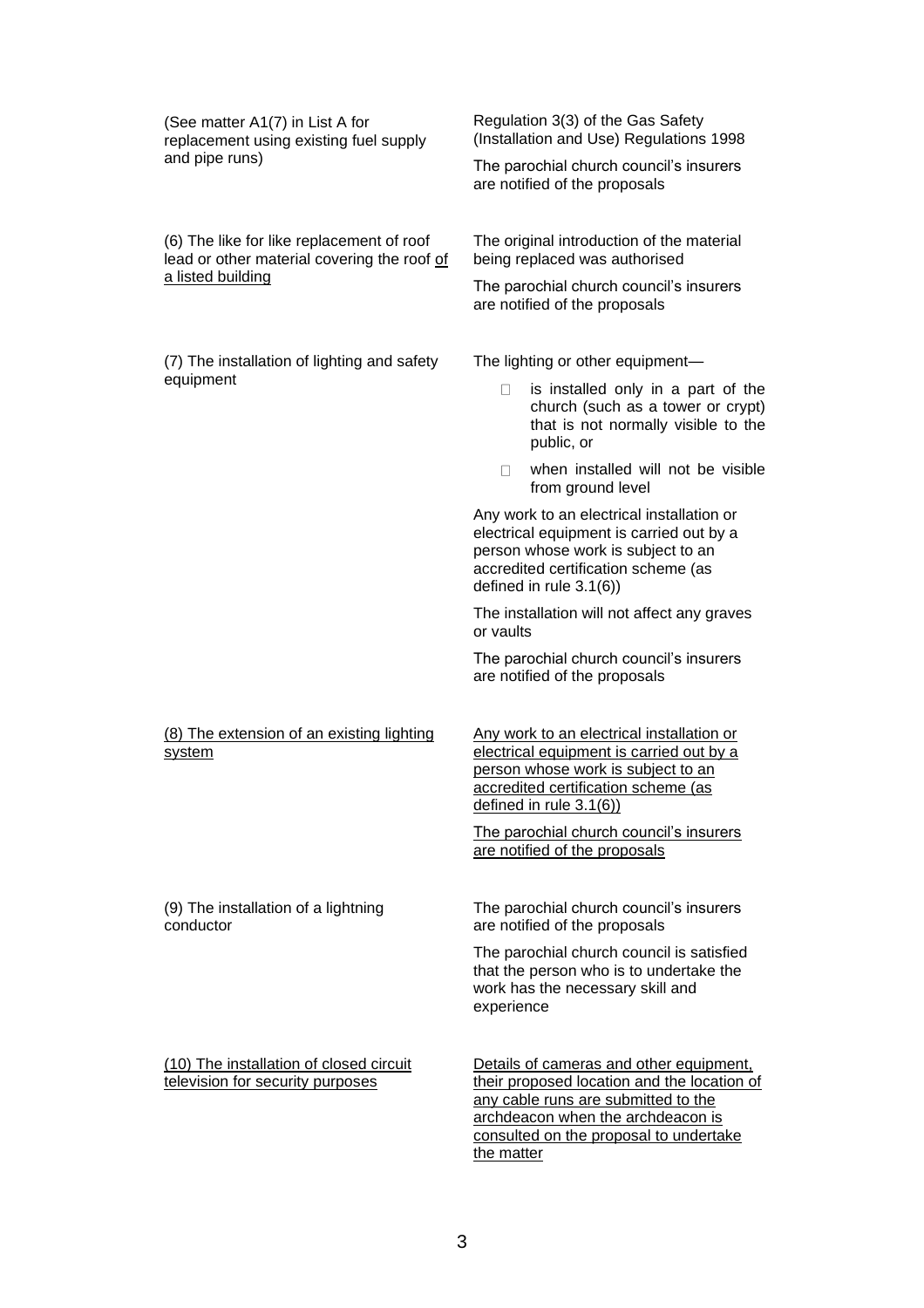Regard is had to any guidance issued by the Church Buildings Council relating to privacy and the protection of personal data

Any work to an electrical installation is carried out by a person whose work is subject to an accredited certification scheme (as defined in rule 3.1(6))

#### (11) The installation of security and fire alarms

Details of equipment, its proposed location and the location of any cable runs are submitted to the archdeacon when the archdeacon is consulted on the proposal to undertake the matter

Any work to an electrical installation is carried out by a person whose work is subject to an accredited certification scheme (as defined in rule 3.1(6))

(12) The installation of locks (including timed and other electronic locking devices)

(13) The installation of a sound reinforcement system or loop system (including a control desk) or the alteration of an existing system

(14) The introduction of a defibrillator in a church which is a listed building

(15) The introduction of fixed audio-visual equipment in a church which is not a listed building

Details of equipment, its proposed location and the location of any cable runs are submitted to the archdeacon when the archdeacon is consulted on the proposal to undertake the matter

(16) The removal of asbestos Works, other than works of minor

reinstatement and repair, will not be required following the removal of the asbestos

(17) The refurbishment of facilities for serving refreshments

The original introduction of the facilities being refurbished was authorised

(18) The removal of partitions or divisions that did not form part of the original construction of a church which is not a listed building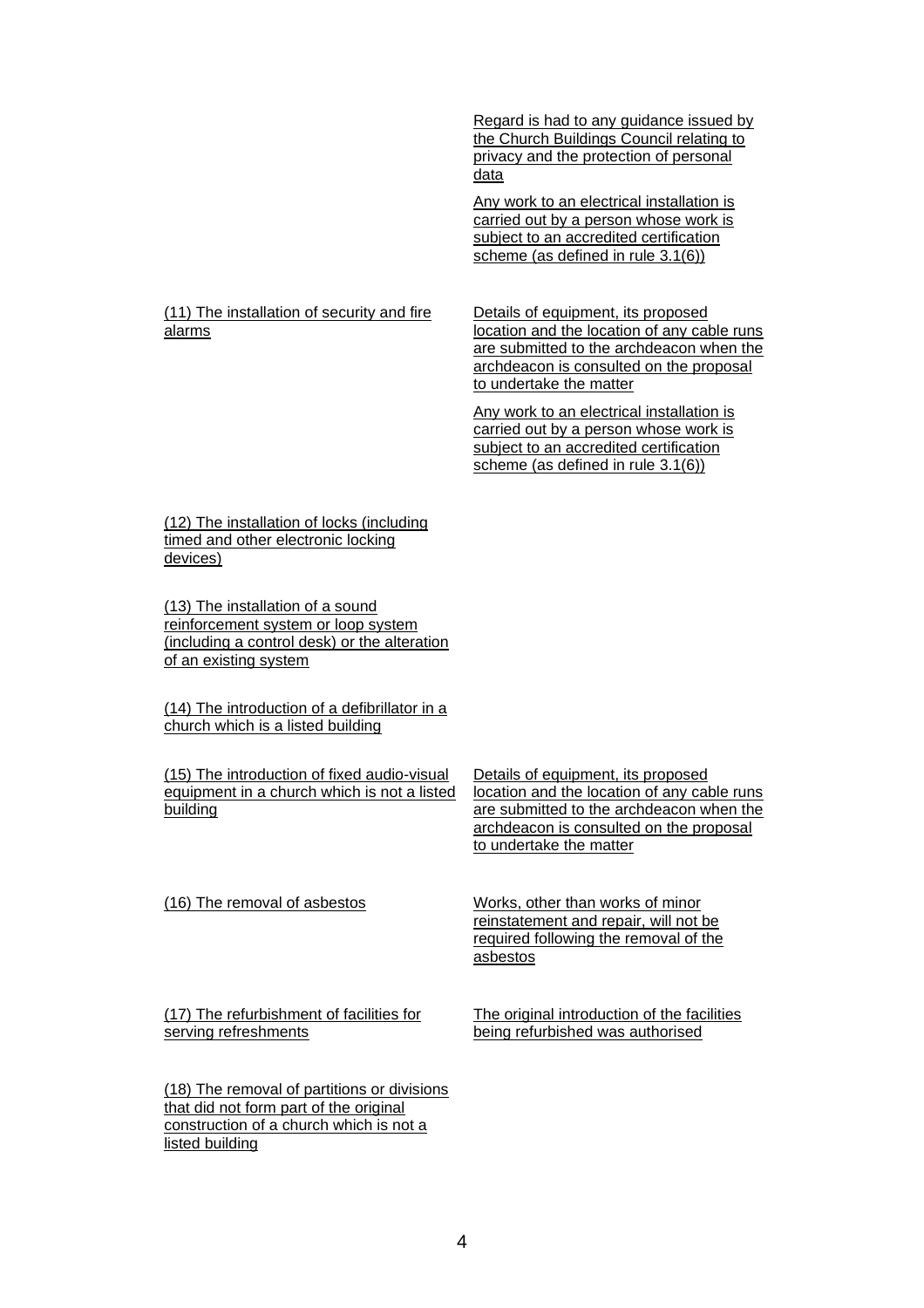#### (19) The introduction of bird boxes

#### **B2. Bells etc.**

(1) The lifting of a bell to allow the cleaning of bearings and housings Regard is had to any guidance issued by the Church Buildings Council

No modification is made to the manner in which any bell may be sounded

No historic material is modified or removed

(2) The like for like replacement of—

- (a) bearings and their housings
- (b) gudgeons
- (c) crown staple assembly
- (d) steel or cast iron headstocks
- (e) wheels

Regard is had to any guidance issued by the Church Buildings Council

The works do not involve the drilling or turning of the bell

No modification is made to the manner in which any bell may be sounded

No historic material is modified or removed

(3) The replacement of—

- (a) bell bolts
- (b) a wrought iron clapper shaft with a wooden-shafted clapper

Regard is had to any guidance issued by the Church Buildings Council

No modification is made to the manner in which any bell may be sounded

No historic material is modified or removed

(4) The treatment of timber bell frames with preservative or insecticide materials

(5) The re-pinning or re-facing of hammers in Ellacombe apparatus

Regard is had to any guidance issued by the Church Buildings Council

No modification is made to the manner in which any bell may be sounded

No historic material is modified or removed

(6) The installation of an electric silent ringing device for the training of ringers Any work to an electrical installation or electrical equipment is carried out by a person whose work is subject to an accredited certification scheme (as defined in rule 3.1(6))

The device is installed in a location not normally visible to the public

No alteration is made to the fittings of the bells other than the installation of electric contacts and wires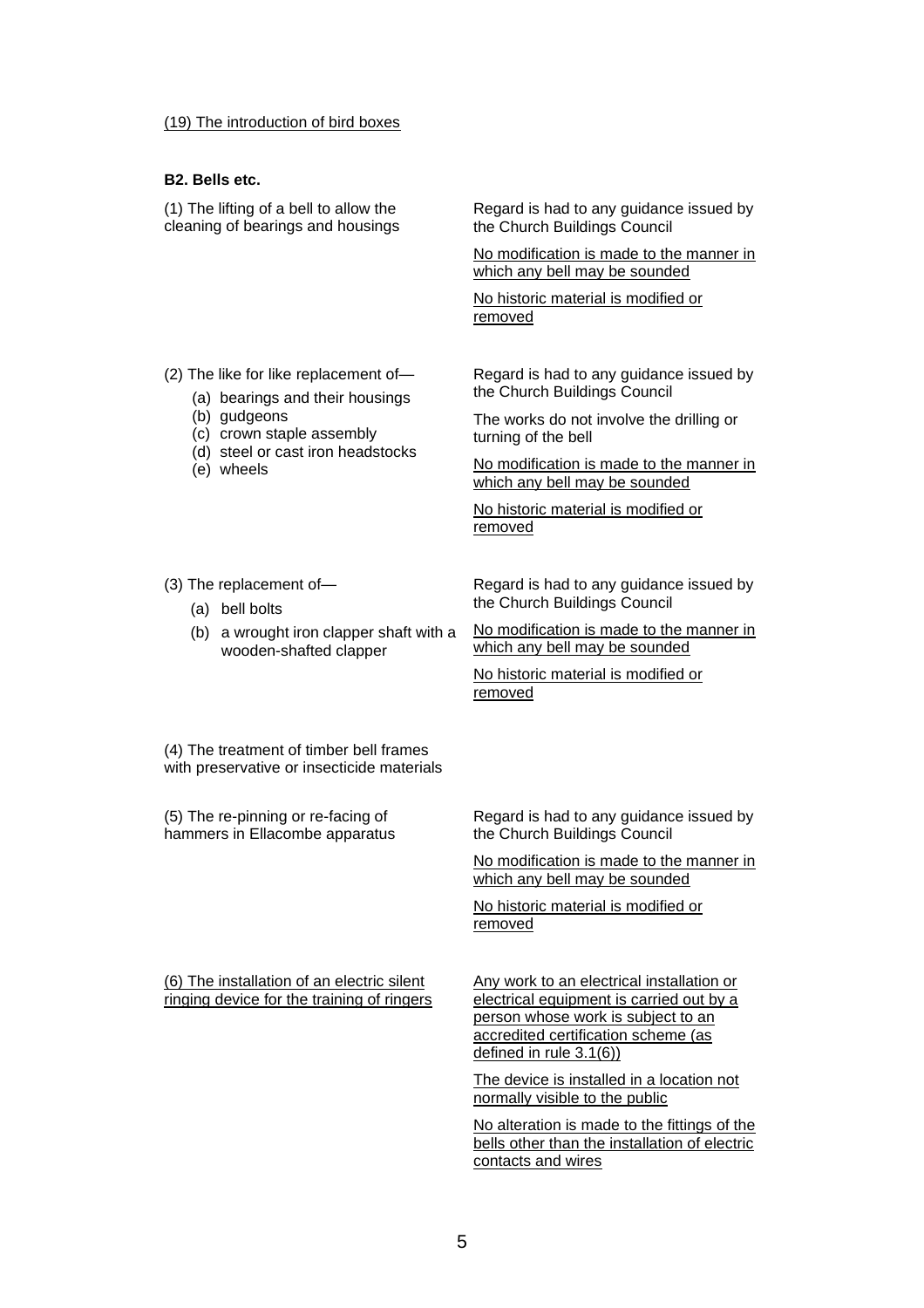No part of the clock movement is affected

(7) The installation of louvres in a belfry as Any fixings are made into mortar a sound control measure

(8) The introduction of peal boards in a location not normally visible to the public

#### **B3. Clocks**

(1) Alterations to striking trains to prevent striking at night

(2) The repair or replacement of electrical or electronic clocks manufactured after 1950

#### **B4. Church contents**

(1) The repair and maintenance of church plate (including candlesticks and crosses) not of historic or artistic interest

(2) The replacement of an electronic organ (but not of a pipe organ)

The original introduction of the electronic organ being replaced was authorised

The replacement electronic organ is on a similar scale to the electronic organ being replaced

The archdeacon is satisfied, having regard to the advice of the diocesan advisory committee or a member or officer of the committee, that the person who is to carry out the work has the necessary

skill and experience

(3) Like for like repairs and works of conservation to a pipe organ

(4) The installation of humidification equipment for a pipe organ

The archdeacon is satisfied, having regard to the advice of the diocesan advisory committee or a member of officer of the committee, that the person who is to carry out the work has the necessary skill and experience

Any work to an electrical installation or electrical equipment is carried out by a person whose work is subject to an accredited certification scheme (as defined in rule 3.1(6))

(5) The replacement of carpets or other floor covering and underlay (see List A for like of like replacement of carpets)

Only breathable material is used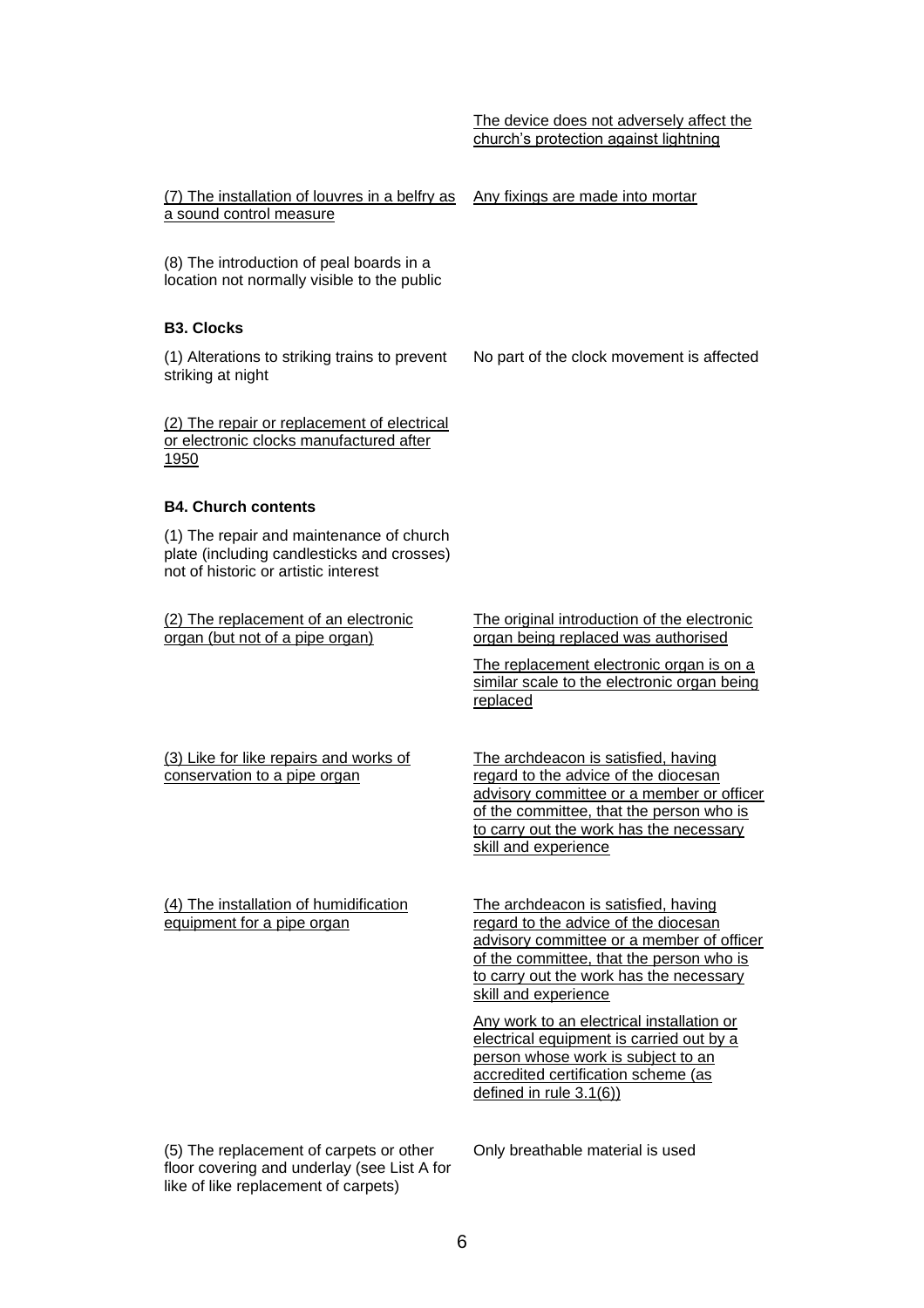No article of historic or artistic interest is replaced

(6) Treatment of fixtures and furniture against beetle or fungal activity (see List A for treatment of material not of historic or artistic interest)

(7) The introduction of a book of remembrance and stand

(8) The introduction of a stand for candles

(9) The introduction of a fixed internal noticeboard (including in a porch) where the church is a listed building

(10) The introduction of a heating appliance not forming part of a heating system

Details of the appliance, its proposed location and the location of any cable runs are submitted to the archdeacon when the archdeacon is consulted on the proposal to undertake the matter

Any work to an electrical installation or electrical equipment is carried out by a person whose work is subject to an accredited certification scheme (as defined in rule 3.1(6))

(11) Works of repair to altar frontals and falls

(12) Disposal of redundant altar frontals and falls

### **B5. Church halls and similar buildings subject to the faculty jurisdiction**

(1) The introduction of a defibrillator in a building which is a listed building

#### **B6. Churchyard**

(1) The introduction and removal of benches in a churchyard

No work is carried to an article of historic or artistic interest

No article of historic or artistic interest is disposed of

No bench proposed to be introduced has an inscription on it which would not be permitted on a monument in the churchyard under the applicable churchyard regulations made or approved by the chancellor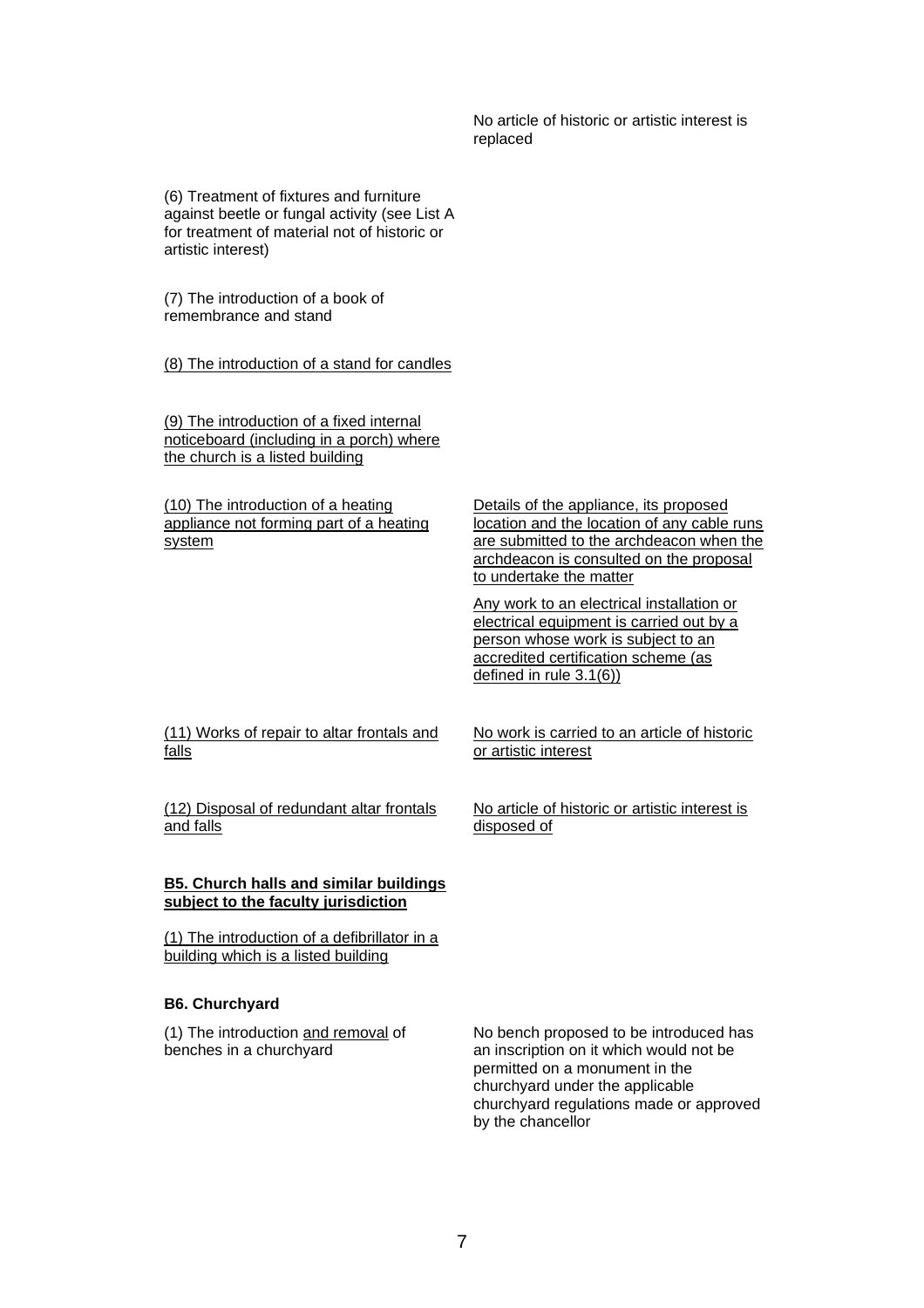| (2) The repair or rebuilding of walls                                                                                                             | The works do not relate to any wall which<br>is included in the Schedule maintained for<br>the purposes of the Ancient Monuments<br>and Archaeological Areas Act 1979 or is<br>separately listed as a building of special<br>architectural or historic interest under the<br>Planning (Listed Buildings and<br>Conservation Areas) Act 1990<br>Any new disturbance below ground level |
|---------------------------------------------------------------------------------------------------------------------------------------------------|---------------------------------------------------------------------------------------------------------------------------------------------------------------------------------------------------------------------------------------------------------------------------------------------------------------------------------------------------------------------------------------|
|                                                                                                                                                   | is kept to a minimum                                                                                                                                                                                                                                                                                                                                                                  |
| (3) The repair of lychgates                                                                                                                       | The lychgate is not separately listed as a<br>building of special architectural or historic<br>interest under the Planning (Listed<br>Buildings and Conservation Areas) Act<br>1990                                                                                                                                                                                                   |
| (4) The introduction, replacement or<br>alteration of a notice board                                                                              | A new notice board is not illuminated<br><b>The Town and Country Planning (Control</b><br>of Advertisement) Regulations 2007 are<br>complied with                                                                                                                                                                                                                                     |
| (5) The introduction of a defibrillator where<br>the church is a listed building                                                                  | Any new disturbance below ground level<br>is kept to a minimum                                                                                                                                                                                                                                                                                                                        |
| (6) The introduction of stands for bicycles                                                                                                       |                                                                                                                                                                                                                                                                                                                                                                                       |
| (7) The resurfacing of paths and other<br>hard-surfaced areas using different<br>materials or colour where the church is<br>not a listed building |                                                                                                                                                                                                                                                                                                                                                                                       |
| (8) The introduction of hand rails to steps<br>or paths                                                                                           |                                                                                                                                                                                                                                                                                                                                                                                       |
| <b>B7. Trees</b>                                                                                                                                  |                                                                                                                                                                                                                                                                                                                                                                                       |
| (1) The planting of trees                                                                                                                         | Regard is had to the guidance issued by<br>the Church Buildings Council as to the<br>planting, felling, lopping and topping of<br>trees in churchyards                                                                                                                                                                                                                                |
| $(2)$ The felling of a tree-<br>(a) that is dying or dead; or<br>(b) has become dangerous                                                         | In the case of any tree in respect of which<br>a tree preservation order is in force or<br>which is in a conservation area, section<br>206 of the Town and Country Planning Act<br>1990 (which provides for the planting of<br>replacement trees) is complied with                                                                                                                    |

Regard is had to the guidance issued by the Church Buildings Council as to the